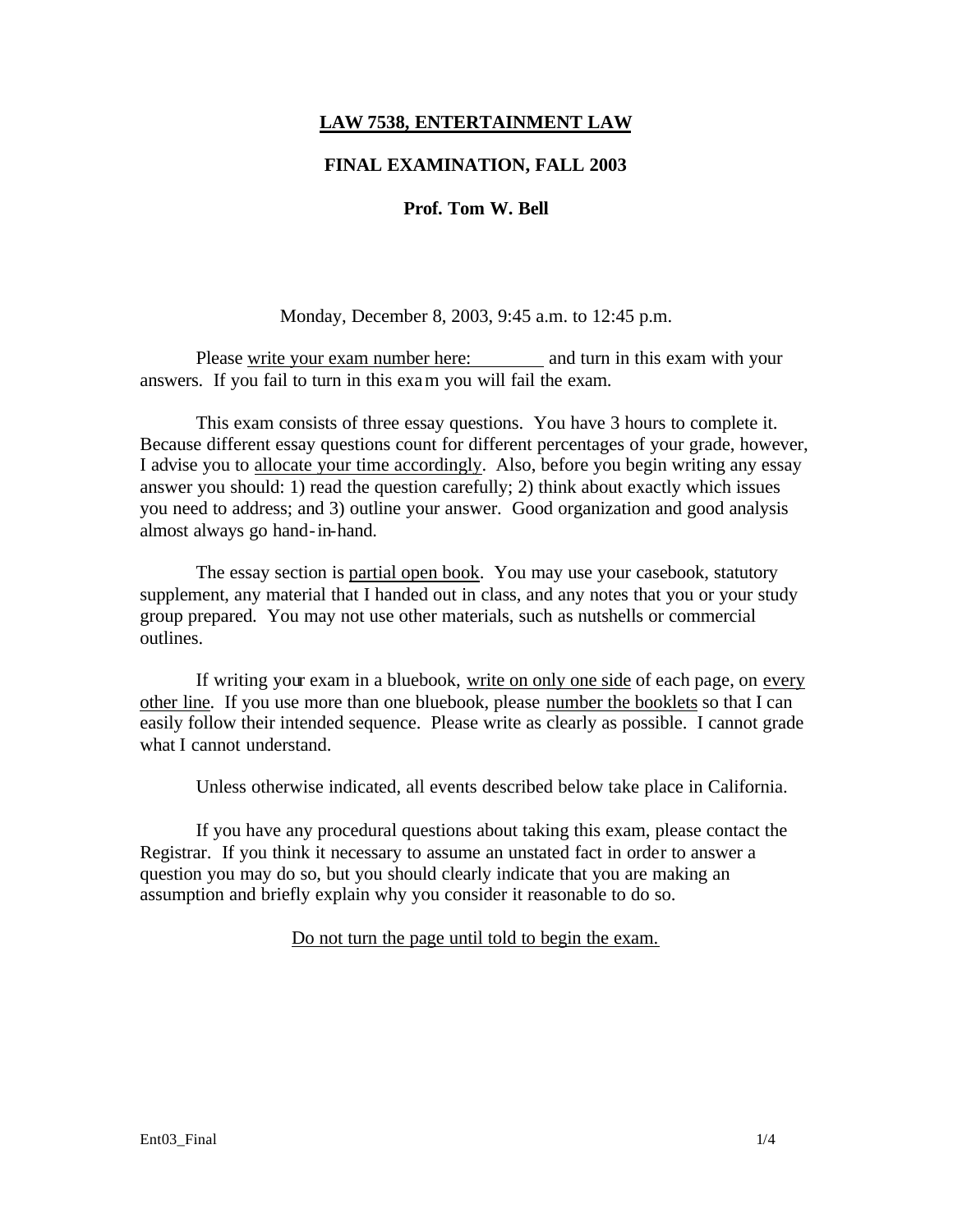### **Essay Question 1**

35% of exam's total grade (suggested time: approximately 60 minutes)

Darren Hothead hosts a live talk show on the YAK cable network. From his studio in Los Angeles, Hothead offers conservative commentary on U.S. politics, with special emphasis on California. The YAK network distributes his show, "Hot Talk," throughout California and across the nation.

In the summer of 2003, Gray Davis, then the governor of California, planned to hold a rally in East L.A. celebrating his success in getting the legislature to pass a law liberalizing illegal immigrants' access to California driver's licenses. Davis's staff had announced the event only via Spanish-language radio and television outlets—not in any English-language media. Hothead nonetheless found out about the event just before it was scheduled to take place.

Voicing anger not only at the law, but also at what he characterized as the "covert and divisive" celebration of it, Hothead urged his audience to attend the rally and object. "This is an emergency!" he cried. "Jump in your car and rush to the defense of our great state! Grey Davis is once more selling our future to the highest bidder. He must have received—whaddya' think? Ten thousand? Twenty thousand? Thirty thousand *unmarked* bills for this *signed* bill? He . . . is . . . a . . . CROOK! And it's time for a citizen's arrest!" Hothead carried on in that vein for some thirty minutes, breaking only for occasional commercials.

 Inspired by Hothead's program, Cora Lackee leapt into her car and drove from her Riverside home toward the Davis rally. Unfortunately, she lost control of her vehicle en route and caused an accident that killed another driver. The police report indicated that she was driving 80 miles per hour at the time of the accident, fifteen miles per hour above the posted limit.

Likewise inspired by Hothead's program, the brothers Karl, Evan, and Todd Rabble rushed to the Davis rally. Although they arrived without incident, they proceeded to endanger the safety of other rally participants by pushing towards the podium while swinging homemade signs (which they had taped to bats). A melee broke out and the Rabble brothers broke several noses before police subdued them.

Assess the scope of Hothead's liability, if any, for his comments.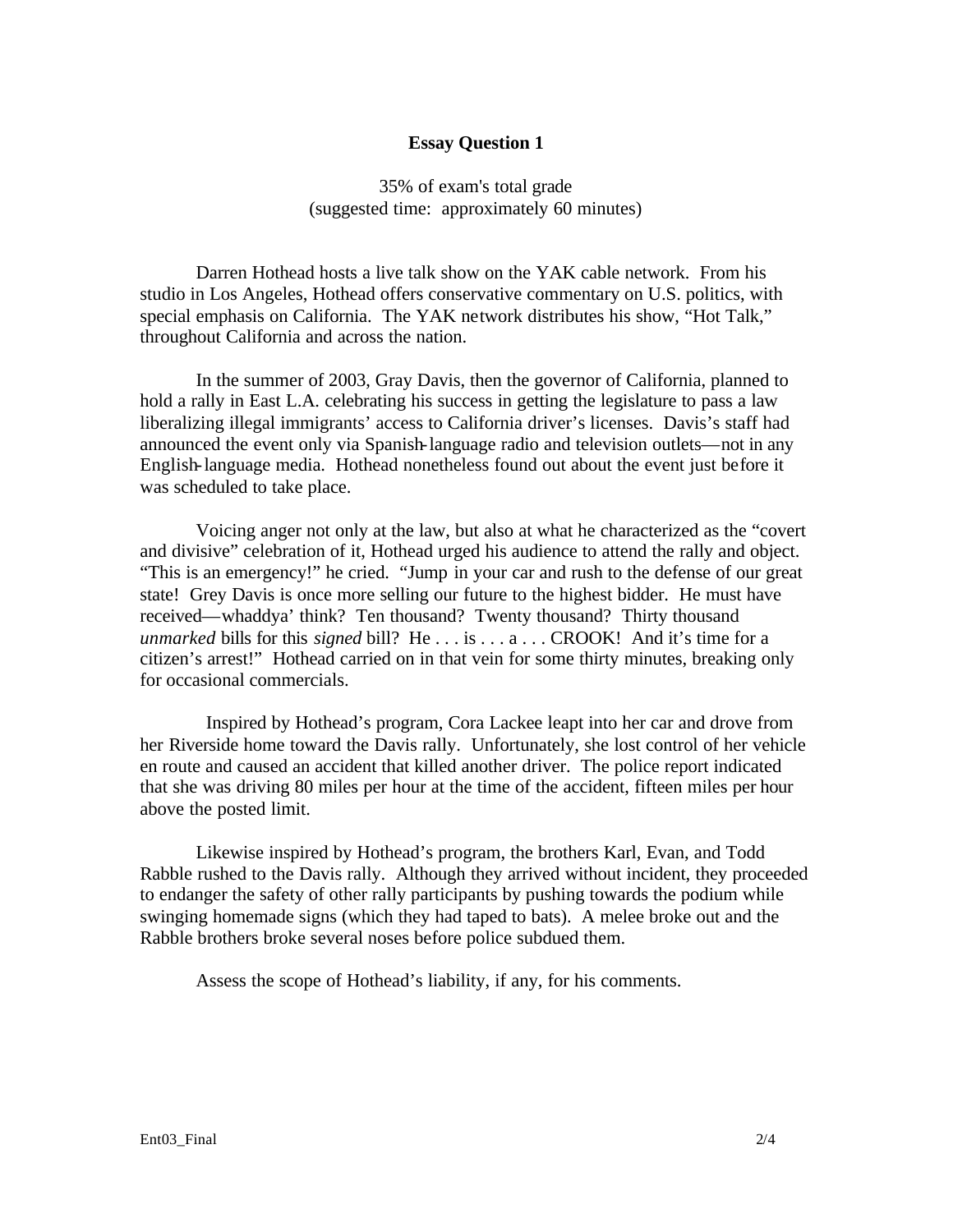### **Essay Que stion 2**

45% of exam's total grade (suggested time: approximately 80 minutes)

 Notwithstanding his public persona, Hothead, about whom you learned in the prior question, was a secret member of the far-left organization, Earth Liberation Komrades (ELK). In the fall of 2003, Hothead attended a small, private ELK meeting at the secluded mountain estate of one of its wealthy members. There, Hothead enjoyed campfire discussions about how best to sabotage the petrochemical industry and whether violent action would convince Americans to stop eating meat.

Unbeknownst to the ELK members, the adjoining property belonged to Baxter Jackson, an oil tycoon and cattle rancher who just happened to be camping there at the time. Debate raged around the ELK campfires, occasionally drifting on the still mountain air to Jackson's tent. A devoted bird watcher, Jackson had a sensitive microphone and video camera with a telephoto lens ready at-hand. Using these on his own property, he could clearly see who was present at the ELK meeting and hear what they were saying. Alarmed, Jackson recorded a videotape of the event.

Intent on raising public awareness of ELK's views, as well as of its membership, Jackson gave a copy of his videotape to KOCT, an Orange County television station. KOCT ran excerpts of the videotape on its nightly news program. One excerpt showed Hothead saying, "So long as I keep the conservative rubes fuming about the Democratic Party, they'll never notice that I'm making it impossible for *anyone* to govern! Umm, these EarthFriend VeggieDogs taste great! Did you get them at Trader Joe's? Anyhow, let me tell you about how I got some right-wing sheep to raid a Davis rally this summer . . . ."

Unsurprisingly, the news story made Hothead a pariah among right-wing conservatives. He lost his show on the YAK network, which fired him on grounds he had violated the "immoral activities" clause of their contract.

The news story made Hothead something of a hero among radical left-wingers, however. Seizing on the opportunity to curry favor with its left-wing customers, EarthFriend copied a still from the KOCT broadcast and ran a print ad showing Hothead happily munching on a VeggieDog. The ad carried the caption, "From Running Dog Capitalist to VeggieDog Activist. Our food changes lives." EarthFriend acted without the permission of Hothead, Jackson, or KOCT.

Analyze Hothead's rights and remedies against Jackson, KOCT, YAK, and EarthFriend. Also, analyze EarthFriend's liability, if any, to Hothead, Jackson, and KOCT.